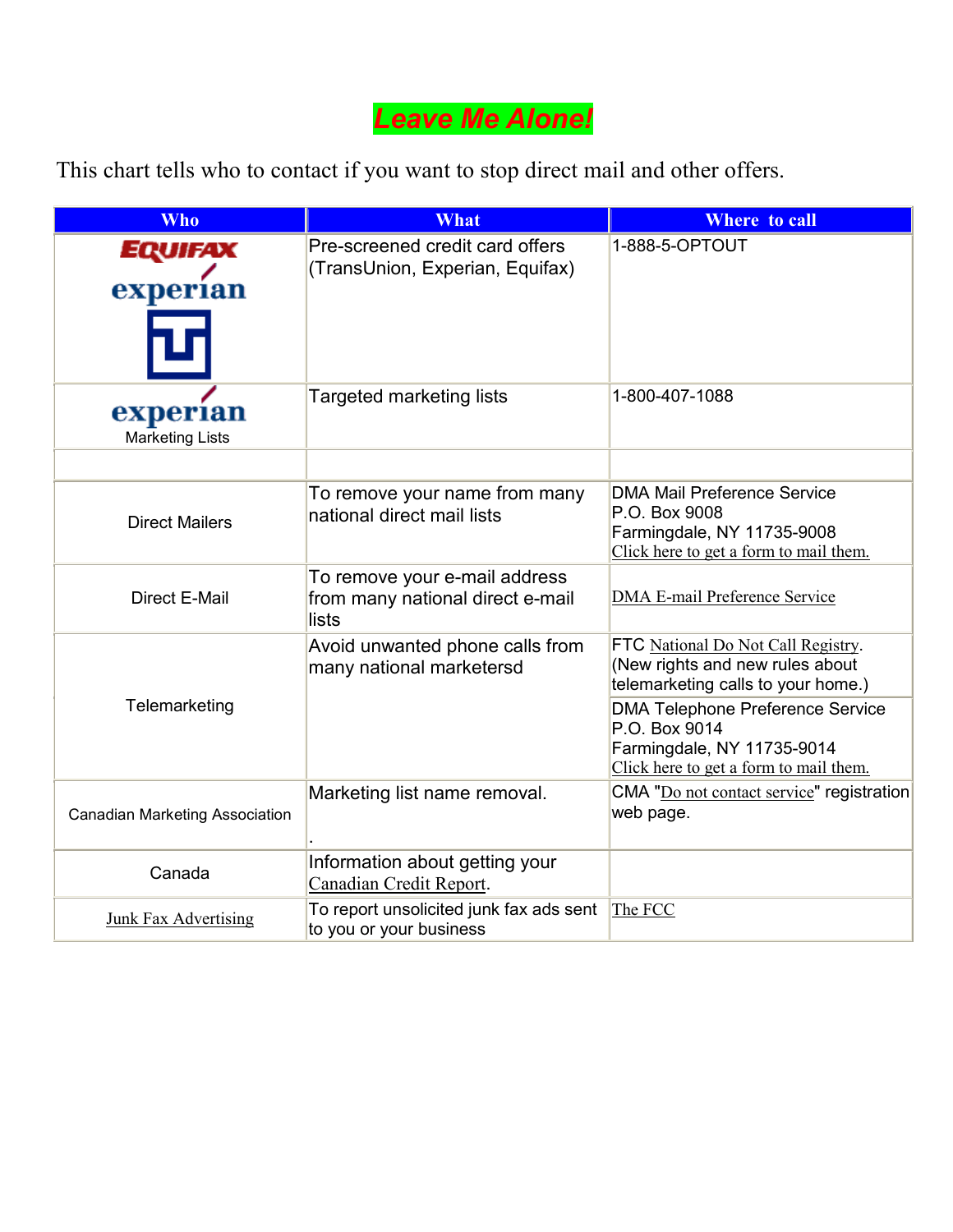## **Other Crime Prevention Resources On The Web**

### **Identity Theft**

Identity Theft Resource Center www.idtheftcenter.org Federal Trade Commission www.consumer.gov/idtheft Annual Credit Report www.annualcreditreport.com

### **Fraud**

www.Mesaaz.gov/police/fraud/default.aspx National Consumers League www.natlconsumersleague.org Consumer Fraud www.consumer.gov

# **Charity Fraud**

Better Business Bureau www.give.org Information on Charities www.charitynavigator.com

# **Internet Fraud**

Federal Trade Commission www.consumer.gov/idtheft U.S. Department of Justice www.cybercrime.gov

## **Mail Fraud**

United States Postal Service www.usps.com/postalinspectors/fraud

### **To Remove Your Name From Mailing Lists**

Direct Marketing Association www.dmaconsumers.org National Do Not Call Registry www.donotcall.gov

### **Illegal Online Pharmacies**

National Drug Intelligence Center www.usdoj.gov/ndic U.S. Drug Enforcement Center www.dea.gov U.S. Food and Drug Administration www.fda.gov

# **Securing Your Computer**

National Cyber Security Alliance www.staysafeonline.org Federal Government www.onguardonline.gov

# **Crime Prevention (general)**

Arizona Crime Prevention Association\* www.acpa.net Crime Prevention Coalition of America www.ncpc.org Bureau of Justice Statistics www.ojp.usdoj.gov/bjs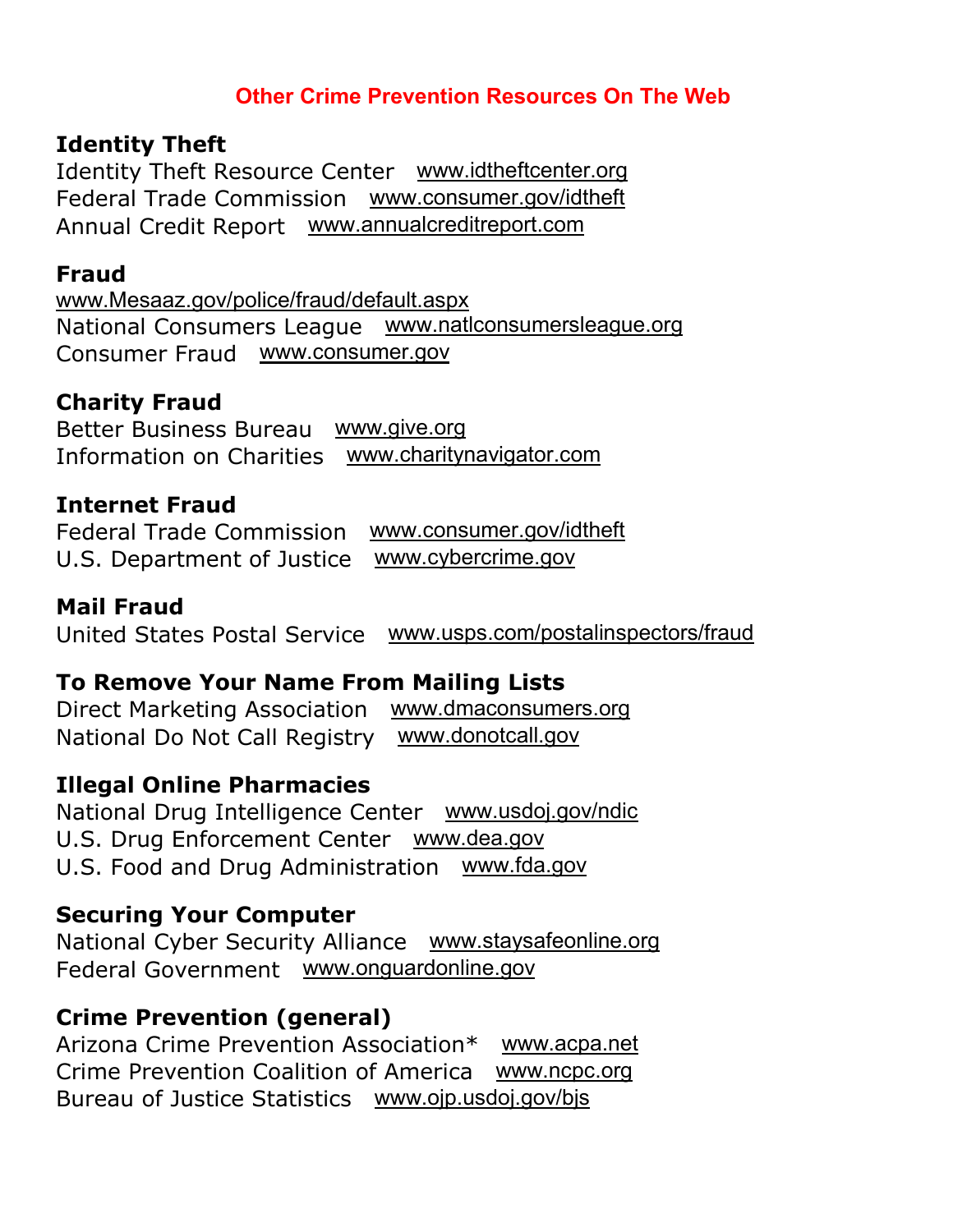U.S. Department of Justice www.usdoj.gov U.S. Department of Homeland Security www.ready.gov National Center for Victims of Crime www.ncvc.org Office for Victims of Crime www.ojp.usdoj.gov/ovc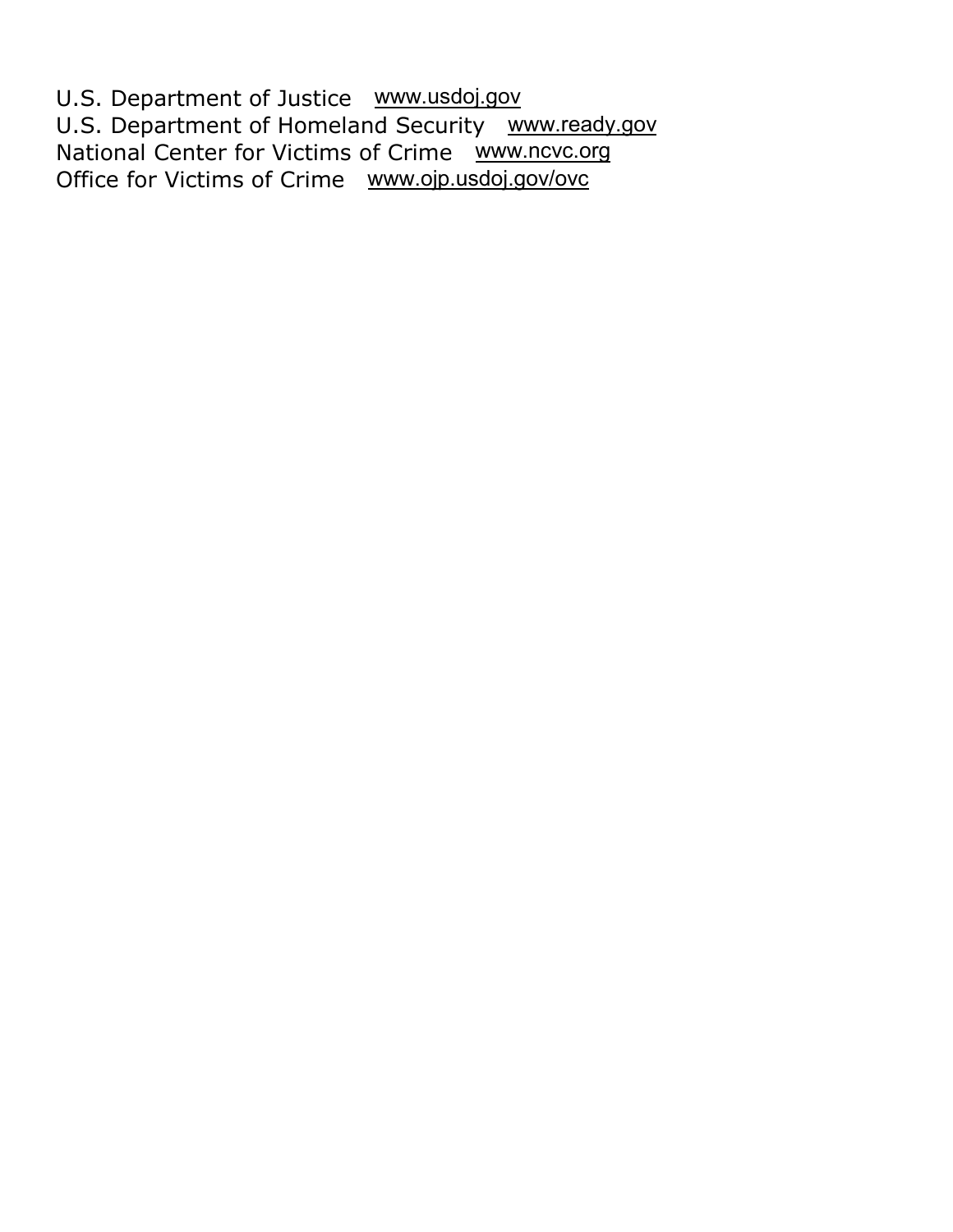# *COMMON QUESTIONS ABOUT IDENTITY THEFT*

#### *How Did They Get My Name?*

The credit card company that sent you the pre approved offer, in most cases, doesn't even know who you are. They've contracted with one of the big credit repositories (or a company working with the repositories) for a bulk *prescreen* - a certain number of mailings to be made to people with credit scores falling in a certain range.

Only when *you* respond do they find out who *you* are.

### *What if an Identity Thief Responds?*

As it turns out, an identity thief digging through your trash has nearly everything needed to get a credit card, *in your name*, mailed to a different address. Take a look at this preapproved offer application form.

# "**Home Address (If different from address at left)** "

The thief simply writes **a different** address and phone, making it look like you've moved. Since the "former" address is correct (it's the address to which the pre approved offer was sent) there

will still be enough address information for the credit check to go through.

# "**Mother's Maiden Name (for security purposes.)** "

The identity thief can enter *any* name in this space without a problem. The credit card company is not asking this to verify identity *now*. They want the mother's maiden name *for future use,* to verify identity of the cardholder on future customer service calls. Unfortunately, the future cardholder will be the identity thief, not you.

# " **Social Security #**"

The Social security number is probably the only thing that would give an ID thief a real problem, if it were not known. A correct social security number (with name and former address) are probably going to be enough for the credit card issuer to verify credit, and open an account.

#### *Let's hope you didn't discard your paycheck stub in the same dumpster!*

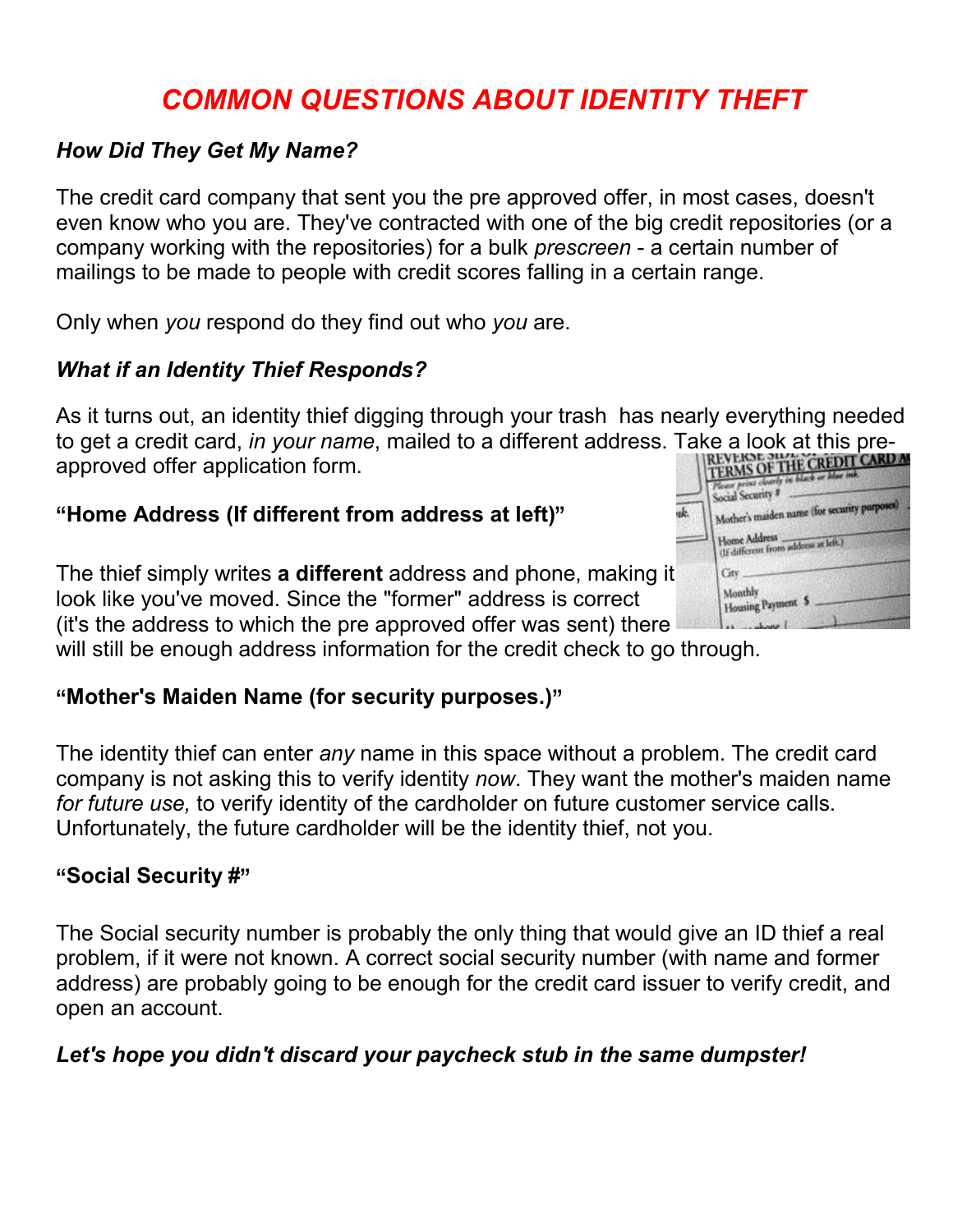#### *A security alert on your credit report is the most important measure to take if you are an identity theft victim or have reason to believe you are at high risk of becoming one.*

A security alert is a warning that can be placed on your credit report if you are a likely identity theft victim. It warns the following:

- Fraudulent credit applications might be submitted in your name
- An impostor might have used your identity to obtain goods or services.
- Before extending credit, verify all information and contact you personally.

•

Equifax, Experian, and Trans Union have been providing alerts for affected consumers who request them at their fraud alert phone numbers but laws have improved consumer rights for security alerts with, the **security freeze.**

## *California Senate Bill 168 (CA SB 168)*

**You** may request that a security alert be placed on your credit report. The credit reporting agency must comply within 5 business days, and must show it to those who request your credit report for 90 days.

You may request a **security freeze**. A security freeze has the following provisions:

- Your credit report must not be displayed without your permission. (If *you* need to apply for credit, you can have the freeze temporarily lifted by contacting the credit bureau.)
- You are to be notified if anyone makes changes to your credit file identity information, such as name, address, date of birth or social security number.
- You must be notified, in writing, of any name, address, Social Security number, or date of birth change to your file.

# **Other States**

It is expected that many of these rules will be adopted in other states, or that the credit bureaus will start applying them voluntarily.

# **Security Freeze Exceptions**

The new security freeze laws will not apply to:

- Companies with whom you already have accounts.
- Court orders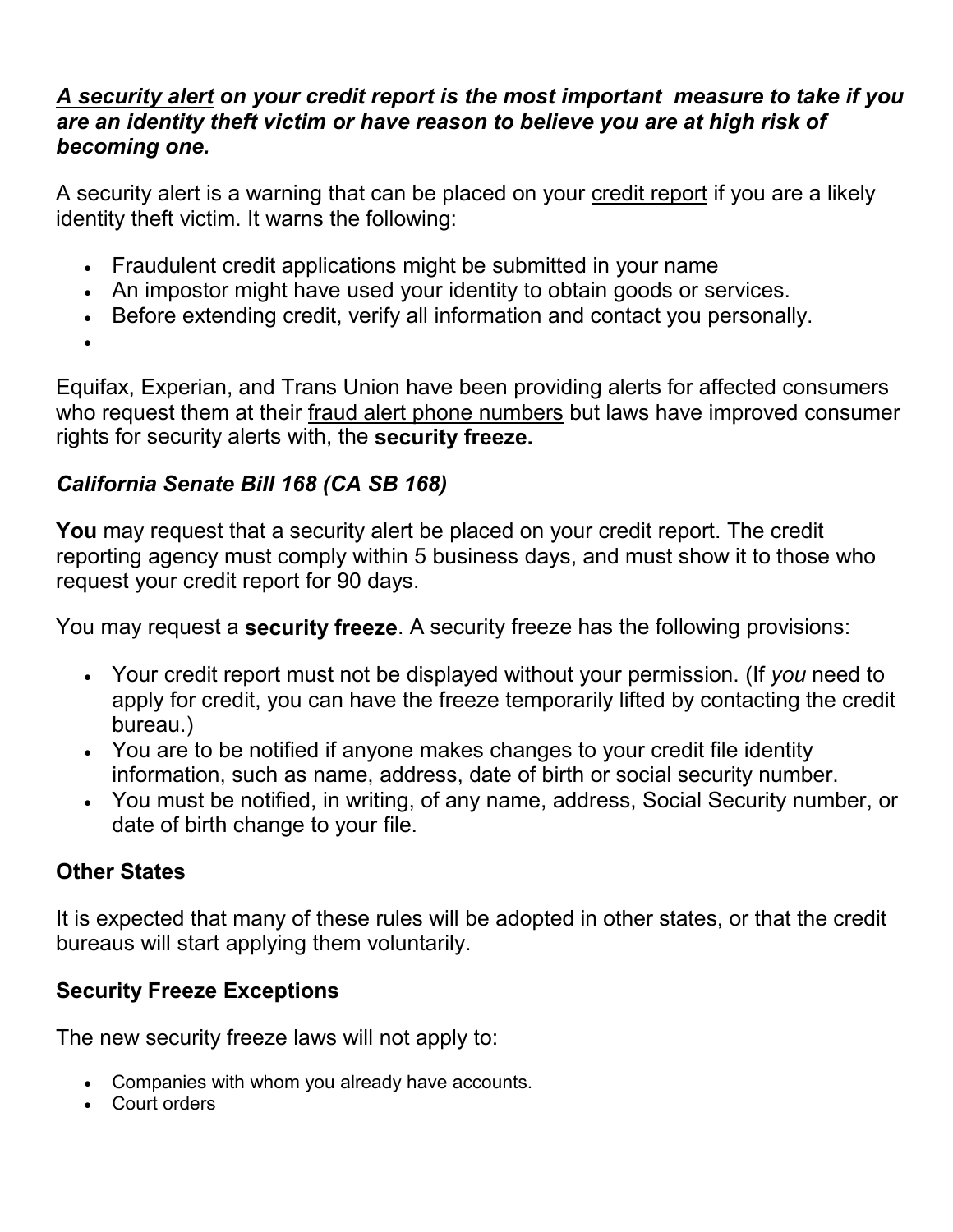- Child support and tax investigations
- Pre-approved credit offers

In other words, you won't be able to use a security freeze as a way to hide from those having a legal permissible purpose to see your credit report.

#### *Pitfalls of security alerts*

Security alerts are not always heeded, and currently, it is completely up to whoever reads a credit report whether or not to pay attention to them. That's why the security freeze will be a much better option. You'll be able to ensure, for a period of time, that nobody will be able to see your credit report in order to grant credit to someone attempting identity theft.

There are other pitfalls of security alerts:

- You must contact each credit reporting agency
- They make it less convenient for you to obtain credit for yourself
- Companies who saw the credit report before the alert (and who, perhaps, already granted credit to the identity thief) are not automatically notified.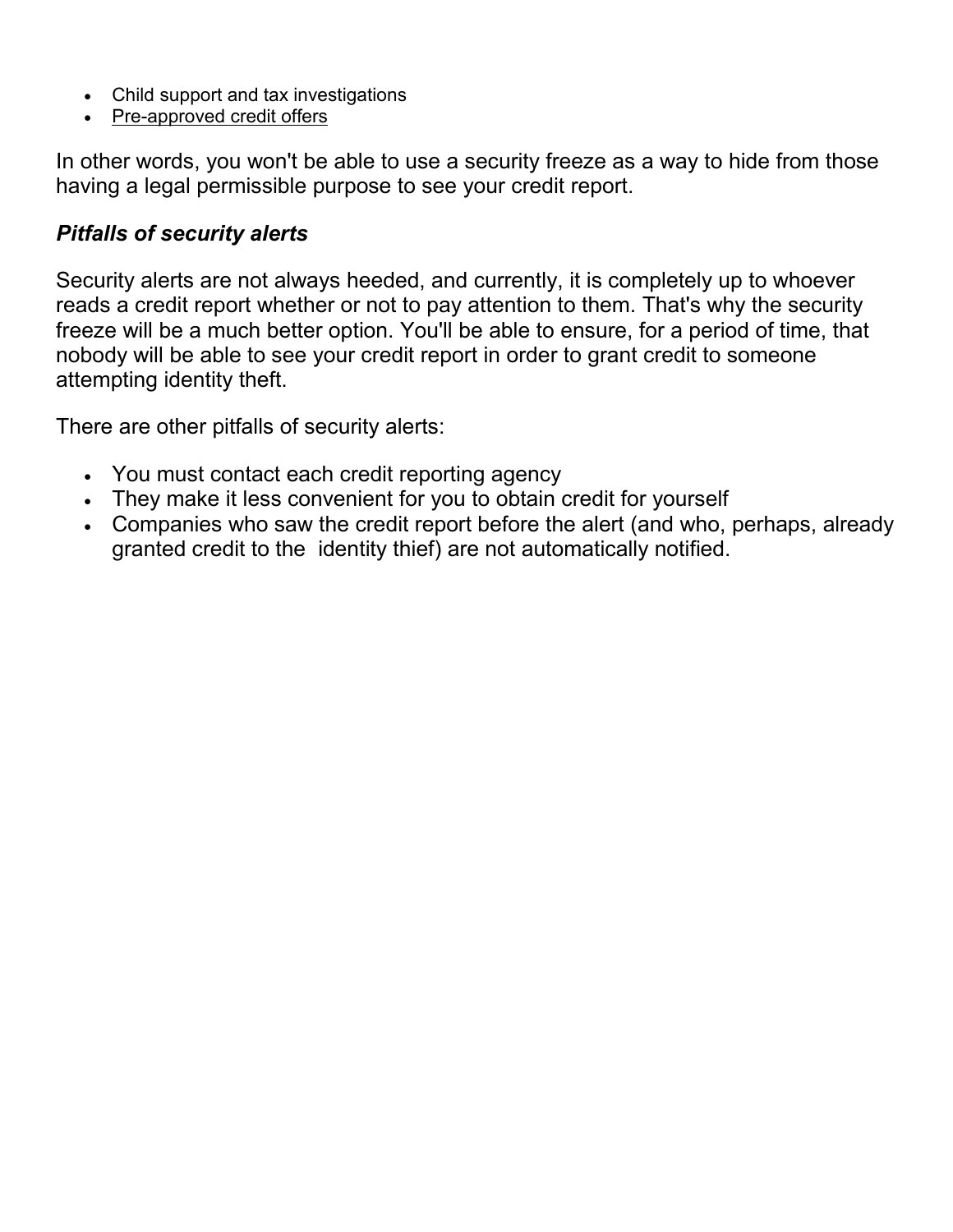# **What to Look for On Your Credit Report**

**Your credit report** is the most effective tool available for detecting identity theft. If you are fortunate enough not to have been victimized, it also provides great peace of mind to have verified that everything on your credit report is the result of **legitimate activity**, based on **your** finances, *and only your finances.*

#### **Inquiries**

Inquiries should correspond to applications **you** submitted, or requests **you** made for credit. (In addition, your creditors, employers, or collection agencies might recheck your credit periodically.) Inquiries that seem clearly out of place, based on the date or company, should be investigated carefully as evidence of **possible identity theft.**

#### **Incorrect Address, Employment**

It is not uncommon to find a small "typo" here or there, but a bogus recent address or employment change calls for careful investigation.

#### **Inactive Accounts with Activity**

Thieves have been known to change the billing address on on old accounts you've forgotten about, a use them as if it were their own. A credit report shows whether each account is open or closed, and the activity.

#### **Accounts You Are Unaware You Have**

It may be wise to close accounts you no longer use. A credit report can remind you of them.

#### **Unexpected Public Records**

Credit reports show court judgments, liens, foreclosures, evictions, and other public records. Look for anything that is incorrect, and clearly not yours.

#### **Unexpected Derogatory Information**

The typical pattern of an identity thief is to run up lots of bills, then not pay them. Look for unexpected past-due items.

#### **Who To Notify of ID Theft**

In the event of identity theft, each affected company should be notified. Your credit report provides a convenient listing for you of who to notify. Your Identity Theft Kit (**Form A**) should be sent to each one. The KCSO Form A should ONLY BE USED **AFTER** you have received a complete ID Theft Kit with a KCSO case number on it.

**The crime of identity theft** occurs when someone, without your knowledge, acquires a piece of your personal information and uses it to commit fraud.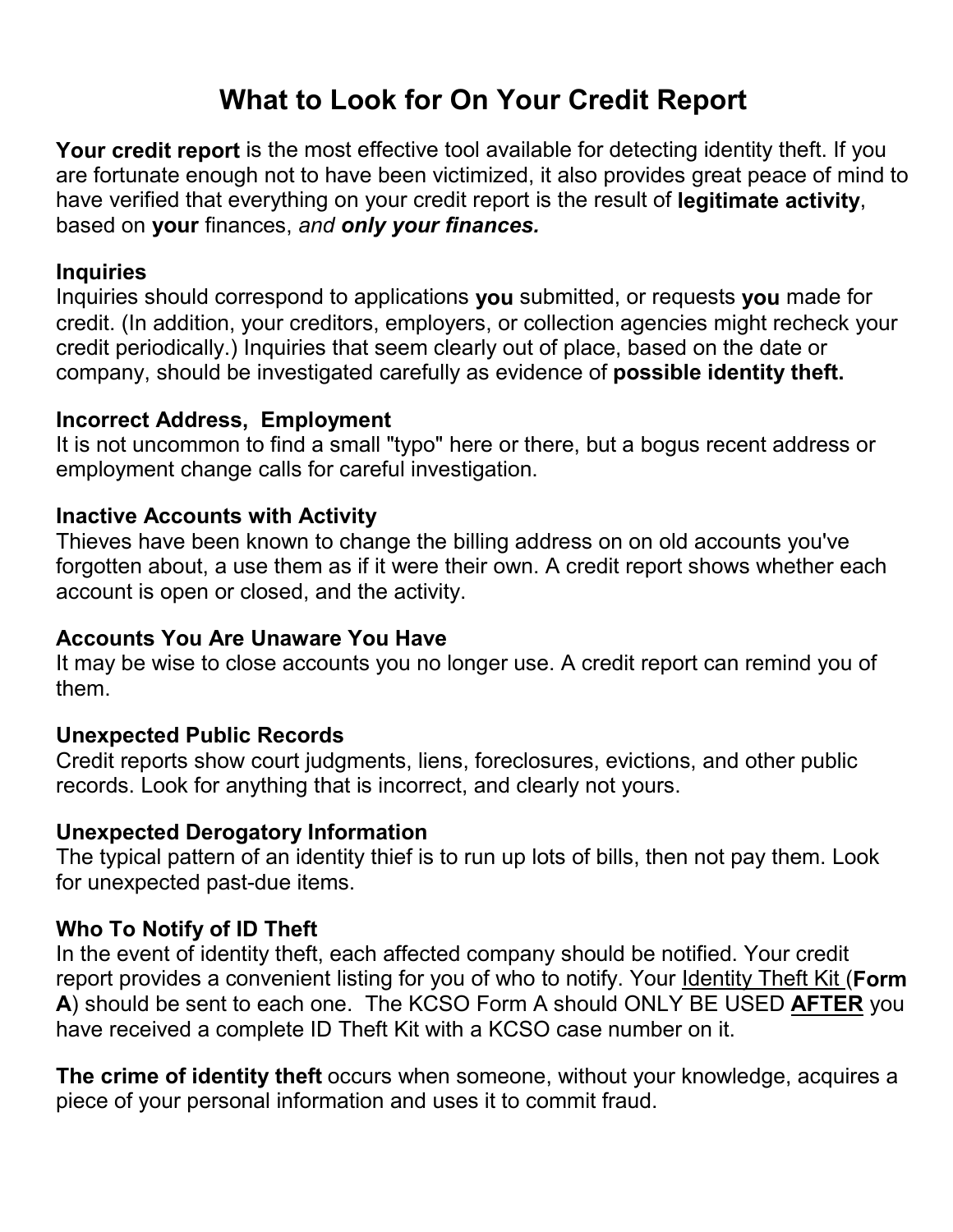#### **Look what identity thieves have been known to do...**

In some cases, with as little as a stolen name, date of birth, and social security number, the identity thief is able to cause major damage.

**Credit card fraud** is the most common type of identity theft.

- The thief pretends to be the victim, calls the credit card company and changes the mailing address on an existing account.
- Or, more commonly, the thief opens a new credit card account in the victim's name.



Because the bills are being sent to a new address, the victim doesn't realize there's a problem. The thief then uses the credit card without paying the bills, ruining your credit.



The third category, (about one third the size of credit card fraud) involves depository accounts. The thief opens a bank account in the victim's name, makes electronic funds transfers, and/or writes bad checks on the account.

Loan fraud involves using a victim's name to take out a loan.